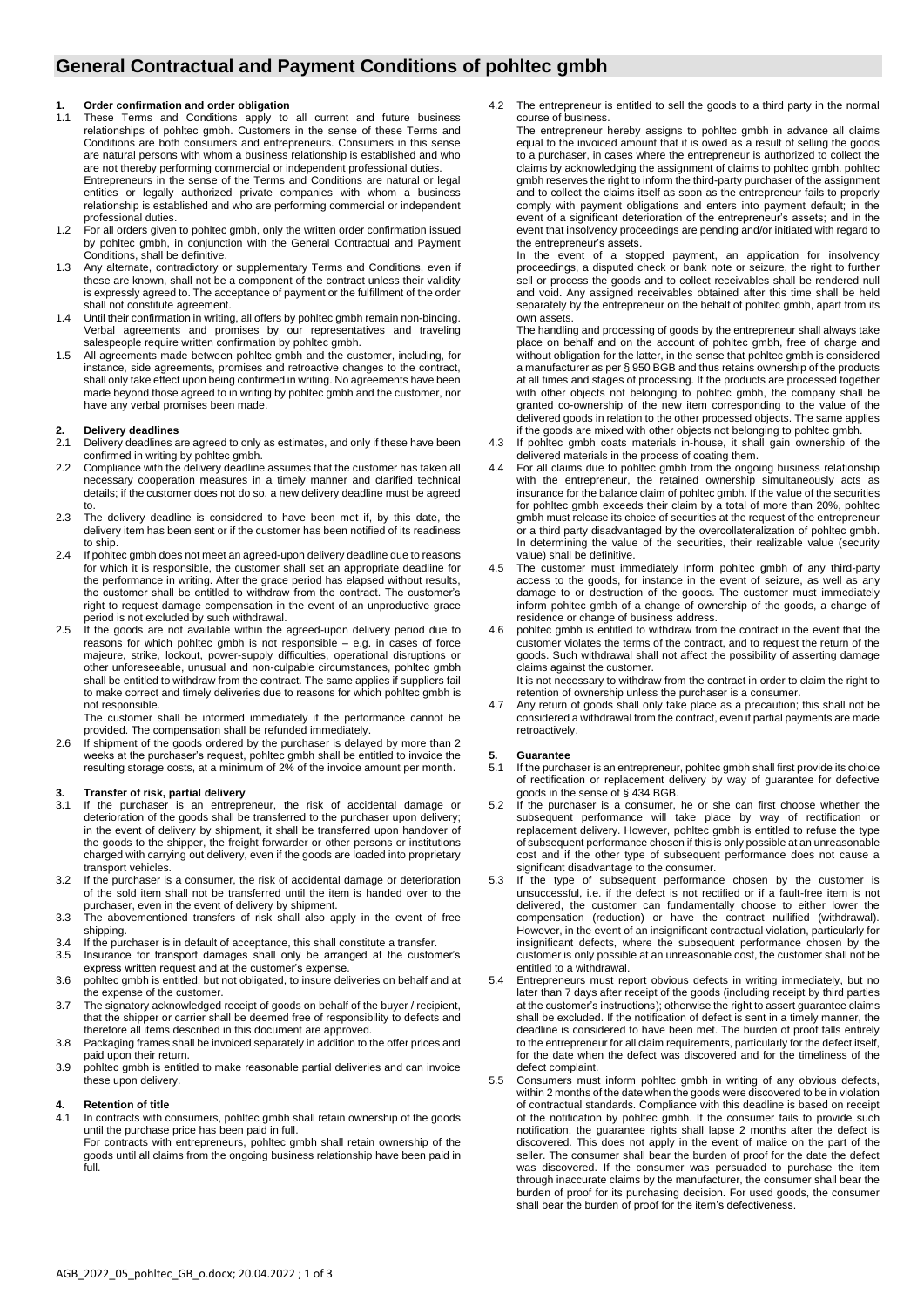## **General Contractual and Payment Conditions of pohltec gmbh**

5.6 If, due to a legal or material defect, the customer chooses to withdraw from the contract, the customer shall not be entitled to any additional damage claims due to the defect.

If the customer chooses to claim damages after an unsuccessful subsequent performance, the goods shall remain with the customer if this is reasonable. The damage compensation shall be limited to the difference between the purchase price and the value of the defective item. This shall not apply if pohltec gmbh maliciously committed the contractual violation.

- 5.7 Before rectification work is performed, the customer must provide pohltec gmbh with the goods to be rectified, free of transport charges, at the location where the goods were manufactured by pohltec gmbh (headquarters or branch).
- 5.8 For entrepreneurs, the guarantee period is 1 year as of the delivery or transfer of the goods. For consumers, the grace period shall be 2 years as of the delivery of the goods. However, this shall not apply if the customer does not notify pohltec gmbh of the defect in a timely manner corresponding to the notification period given in Points 5.4 and 5.5.
- 5.9 If the purchaser is an entrepreneur, only the manufacturer's product description shall determine the agreed characteristics. Public statements, claims or advertisements by the manufacturer do not constitute contractually guaranteed characteristics of the goods.
- 5.10 In carrying out contract work, pohltec gmbh shall not be responsible for any defects that are caused by a characteristic of the material.
- 5.11 To the extent that services or partial services were provided for pohltec gmbh by subcontractors and these services were declared defective by the customer, pohltec gmbh can fulfill its guarantee by assigning the guarantee claims against the subcontractor to the customer. If the customer's legal claim against the subcontractor for justified guarantee claims is unsuccessful, the customer can assert claims against pohltec gmbh within the scope of the guarantee provided by these conditions. The guarantee period shall not be affected hereby.
- 5.12 If the customer receives faulty assembly instructions, OHNE shall only be obligated to deliver fault-free assembly instructions, and only if the defect in the assembly instructions prevents proper assembly.
- 5.13 pohltec gmbh does not provide the customer with warranties in the legal sense. Manufacturer's warranties shall not be affected hereby.

## **6. Coating by pohltec gmbh:**

The delivered materials shall be coated according to the processing and testing guidelines of the Quality Association for the single-unit coating of building components. The customer can request a copy of these guidelines from pohltec gmbh or from the Quality Association.

If the coating is defective and the purchaser is an entrepreneur, or if defects appear within the guarantee period, pohltec gmbh must fulfill the guarantee by providing its choice of either rectification or replacement delivery. If the purchaser is a consumer, the consumer can choose whether the subsequent performance shall take place by way of rectification or replacement delivery. However, pohltec gmbh is entitled to refuse the type of subsequent performance chosen if this is only possible at an unreasonable cost or if the defect is insignificant, e.g. if it only involves color variations within the permitted tolerances.

If a defect is caused by the material provided by the customer, all guarantees shall be rendered null and void. If a defect in the coating is due to a demonstrable failure by the customer or its purchaser to comply with its obligations to clean the coated material as per Point 7 below, the guarantee for this defect shall be rendered null and void.

The guarantee period shall be 5 years from the customer's acceptance of the coated materials or from a third party's acceptance of the materials at the customer's instructions.

### **7. Cleaning obligation**

The customer must care for and clean the coated material according to the guidelines of the Gütegemeinschaft für die Reinigung von Metallfassaden e.V., Nuremberg [Quality Association for the cleaning of metal façades]. If the customer sells the coated material to a third party, the customer must ensure that the purchaser also promises to comply with this cleaning obligation and, in the event that the cleaning obligation is not fulfilled, to agree with the customer that any guarantee for defects caused by the failure to provide proper cleaning shall be rendered null and void.

#### **8. Liability limitations**

8.1 In the event of slightly negligent violations of obligation, the liability of pohltec gmbh shall be limited to the average direct damages that are foreseeable and typical in contracts for this type of goods. This also applies to slightly negligent violations of obligation by legal representatives, managing employees and other agents.

In the event of a slightly negligent violation of insignificant contractual obligations, pohltec gmbh shall not be liable to entrepreneurs.

- 8.2 The present liability limitations do not apply to the customer's claims arising from product liability. Furthermore, the liability limitations do not apply to attributable damages to body or health, or in the event of the customer's loss of life.
- 8.3 The customer's damage claims due to a defect shall lapse one year after the delivery or transfer of the goods. This shall not apply if pohltec gmbh can be accused of malice, or in the event of attributable damages to body or health, or in the event of the customer's loss of life.

#### **9. Prices, payments, packaging costs**

9.1 The offer and contract prices are ex works and are considered binding. The gross purchase price includes the applicable value-added tax in each case, to the extent that the value-added tax law for the respective region requires this tax to be calculated.

Delivery/shipping costs are not included in the purchase price. pohltec gmbh shall assess a flat shipping rate for each delivery/shipment.

- 9.2. If a significant change occurs in wages or material costs after the conclusion of the contract, the price must be adjusted according to these factors.
- As long as no other agreements have been made, the customer must provide payment within within 30 days of the invoice date at the latest. The date the credit is received in the account of pohltec gmbh shall be considered the payment date.

The customer shall be in default of payment at the latest 30 days after invoicing; in this case, pohltec gmbh can request payment of all outstanding invoices.

For partial-payment transactions, a delayed installment can render the entire invoiced amount due.

During the delay, the consumer must provide interest on the amount owed at a rate of 5% over the base rate.

Unless a higher interest rate has been contractually agreed, the entrepreneur must provide interest on the amount owed at a rate of 8% over the base rate.

The right to prove and claim higher damages due to default remains reserved.

- 9.5 The purchaser is only entitled to offset payments if its counterclaims are legally established, undisputed or acknowledged; furthermore, the purchaser is only entitled to exercise a right of retention to the extent that its counterclaim is based on the same legal relationship. The same applies in the event of a deterioration of the seller's assets.
- 9.6 It is hereby noted that representatives and traveling salespeople employed by pohltec gmbh are not authorized to collect claims.
- 9.7 pohltec gmbh shall take back transport packaging in the sense of the Packaging Act, assuming that the customer returns the packaging to pohltec gmbh at its own expense and sorts it according to the type of material. The packaging cannot be sent back with the shipper working for pohltec gmbh.
- 9.8 The purchaser shall not obtain any rights to the tools used in custom-made products by participating in the costs of these tools. After two years from the last delivery, pohltec gmbh shall be entitled to scrap these tools.
- If costs are increased between the order date and the date of delivery that increase the production cost by 3%, pohltec gmbh shall be entitled to request a correspondingly higher price.
- 9.10 pohltec gmbh is entitled to assign its claims against the customer to third parties.

#### **10. Damage compensation due to a violation of obligations / plea of uncertainty**

- 10.1 In the event that the customer violates an obligation in the contract, particularly by withdrawing from the concluded contract, or indicates its unwillingness to fulfill the contract, or fails to fulfill its acceptance obligation, pohltec gmbh shall be entitled to request compensation for the resulting damages; this shall not obligate pohltec gmbh to fulfill its part of the contract. In such cases, pohltec gmbh is entitled to request a flat-rate compensation equal to 25% of the net value of the goods, regardless of its entitlement to prove and claim higher damages, and regardless of the customer's right to prove that the damage is lower.
- 10.2 If, after conclusion of the contract, it becomes apparent that pohltec gmbh's claim for payment is threatened by the customer's inability to provide performance, pohltec gmbh shall be entitled to refuse the service it is to perform until the customer provides payment or a corresponding security. If, after an appropriate grace period established in writing, the customer fails to provide pohltec gmbh's choice of either payment or appropriate security, pohltec gmbh shall be entitled to withdraw from the contract in the event that it is obligated to provide performance in advance.
- 10.3 The seller is entitled to collect, store, process and use information and data regarding the purchaser and to share such information with third parties to be stored, processed and used, particularly for the purpose of collecting receivables and for outsourced debtor management.

# **11. Offsetting within the Pohl Group**

- The customer hereby agrees that pohltec gmbh is entitled to: a) use claims from companies within the Pohl Group against the customer to offset the customer's claims against pohltec gmbh; b) settle pohltec gmbh's claims against the ordering party by offsetting them with the customer's claims against companies in the Pohl Group. This applies even if cash payments have been agreed on one side and payment by bill of exchange or other services have been agreed on the other side on account of performance. This agreement may apply only to the account balance. The customer also agrees that securities given to pohltec gmbh or another company in the Pohl Group shall be liable for the claims by
- all companies within the Pohl Group. 11.2 The companies in the Pohl Group have authorized pohltec gmbh to offset against their outstanding claims and to use their liabilities to settle pohltec gmbh's claims.